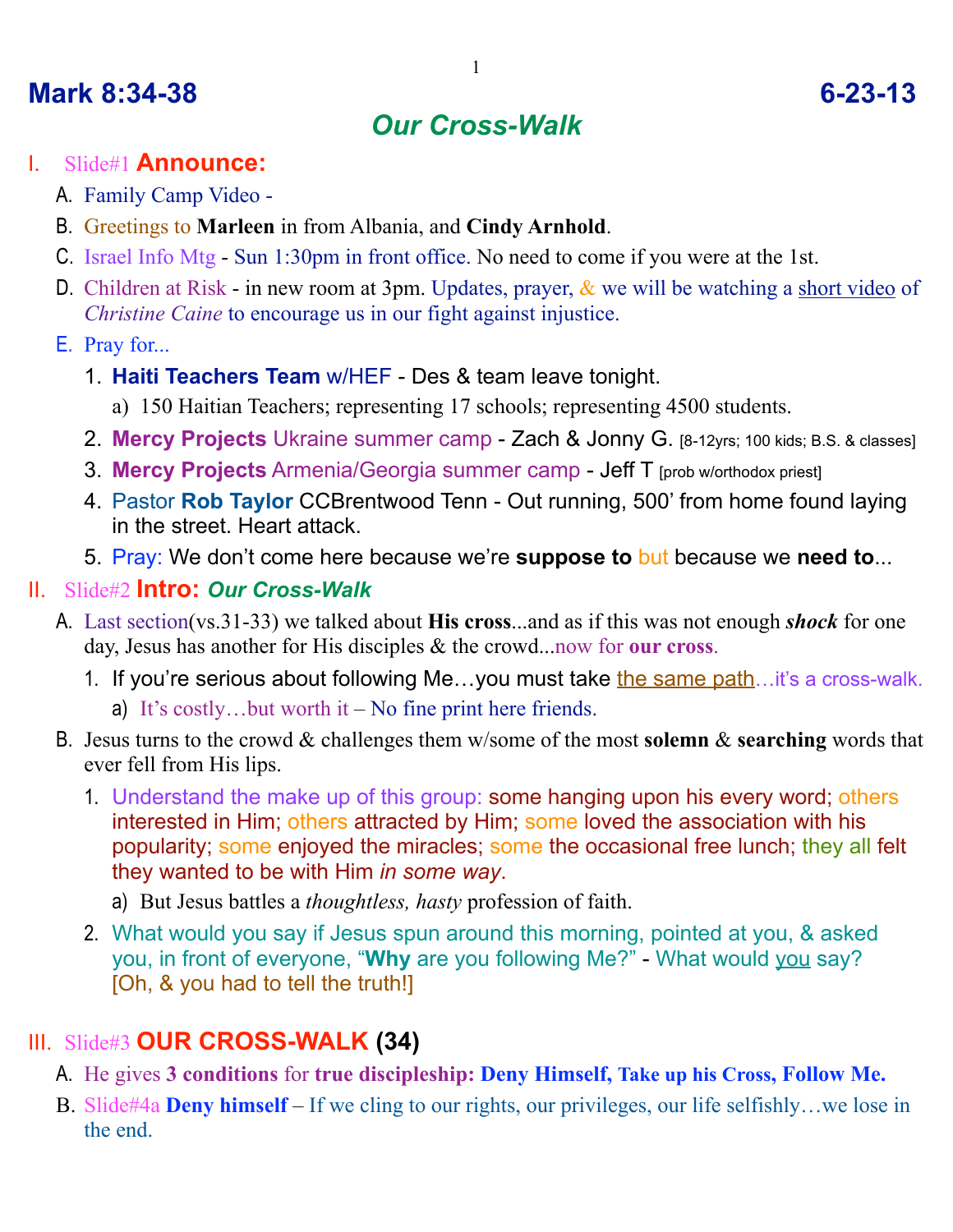- 1. Negatively, One must deny himself **decisively** saying **no** to selfish interests and earthly securities. (BKC)
	- a) Self-denial is not to deny one's personality, to die as a martyr, or to deny "things" (as in asceticism).
	- b) Rather it is the denial of "self," turning away from the idolatry of self-centeredness and every attempt to orient one's life by the dictates of self-interest.
- 2. Maybe the reason we aren't making much progress in our Christianity is because we're still trying to give the orders?
- 3. Slide#4b To deny self is to surrender.
	- a) There is a **Moment** of surrender @ Salv.; & a **Practice** of surrender (sanct), which is *moment-by-moment* & *lifelong*.
- 4. So, to deny self is to: **say no** to yourself; **relinquish** all claims to your life; and **renounce** your right to run your life.
	- a) You know Christian, you don't belong to yourself. 1Cor.6:19,20 Don't you realize that your body is the temple of the Holy Spirit, who lives in you and was given to you by God? You do not belong to yourself, for God bought you with a high price.
	- b) Jesus Christ has absolute claim on your life. You are no longer to live a self-centered life but a Christ-centered life.
- C. Slide#5a **Take up his cross** our *crosses* are not simply trials or hardships. Nor is it a call to give up certain things. Our cross is not an unfair boss, nor a difficult child. Our cross is not even an illness nor a handicap…but it is a call to DIE. [Paul said, I die daily 1 Cor.15:31]
	- 1. Positively, one must take up his cross, **decisively** saying **yes** to God's will and way.
		- a) Across comes from specifically walking in Christ's steps, embracing His life.
		- b) It's when we bear the disdain because we are embracing *the narrow way* of the cross. It's when we live out the business ethics of Christ in our marketplace  $\&$  the sexual ethics of Christ in our world. It's when we embrace weakness instead of power. It's when we extend ourselves in difficult circumstances for the sake of the gospel.
		- c) It's not the difficulties in your life that are cross-bearing, but the difficulties *for Christ's sake* which are.
	- 2. Slide#5b The cross an instrument of death.
		- a) Crucifixion was used by Rome to express its mastery over its subjects.
			- (1) It was complete submission of the victims will, to the will of another.
			- (2) Let everyone know Rome was supreme, that they were dominated by Rome.
		- b) Am I willing to *surrender my life* to Jesus?
		- c) Am I willing to *put my life under* complete subjugation into the will & desire of another...that being Jesus?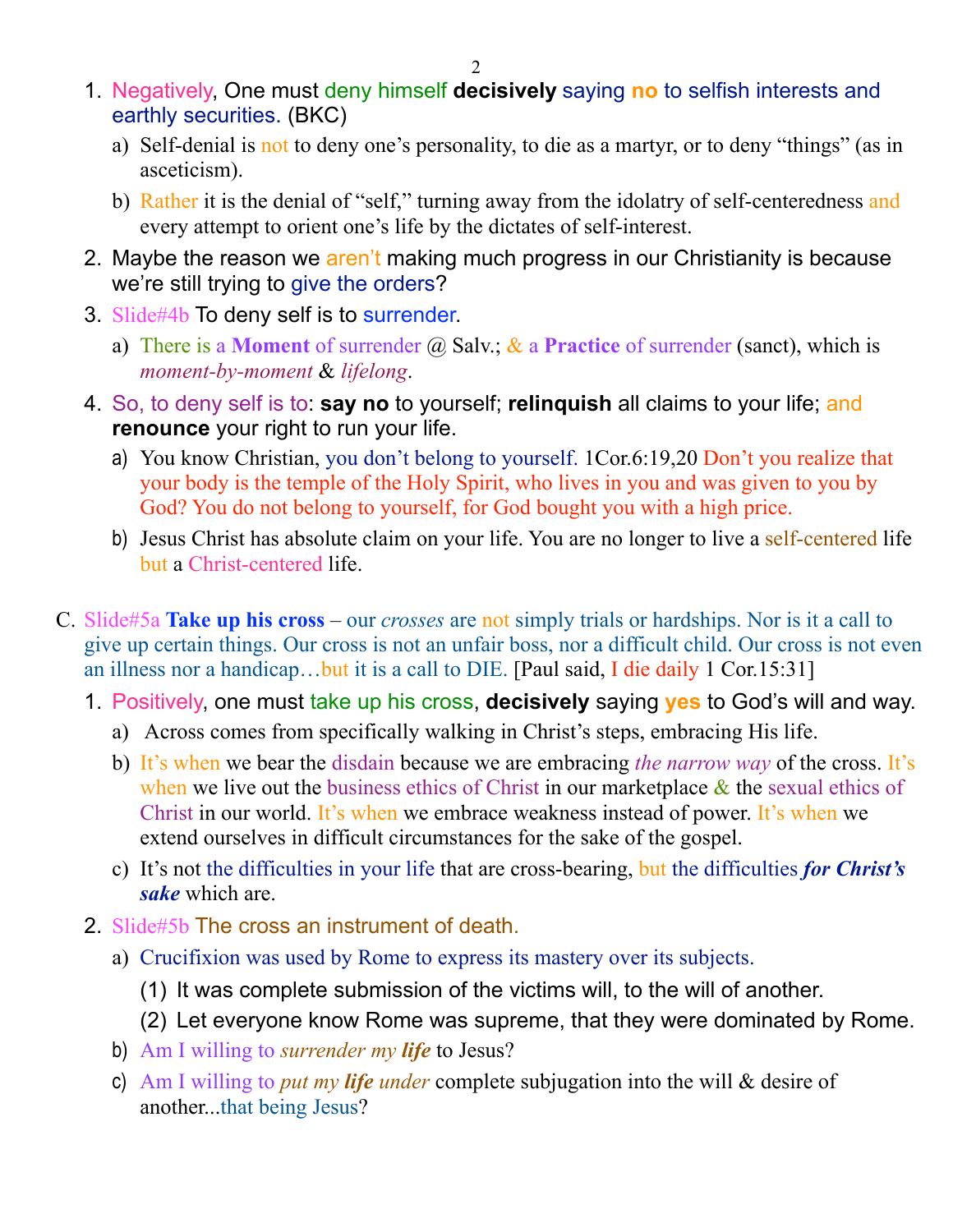3

d) Am I willing to *place my plans, my will, my desires* to be secondary to the will of Jesus?

- D. Slide#6 To *Take Up* our cross is not to hang **on** it, it's our life long journey *TO* the cross.
	- 1. Condemned prisoners were generally made to **carry** the crossbar of their cross **to** the site of execution. It is our Cross-Walk.
	- 2. The Trappist monk Thomas Keating once said, "The cross Jesus asks you to carry is yourself." It's all the pain you inflict on yourself, it's the pain you inflict on others."
- E. Here He **sifts out** the true Christians from His fair weather followers.
	- 1. Gal.2:20 I have been crucified with Christ; it is no longer I who live, but Christ lives in me; and the life which I now live in the flesh I live by faith in the Son of God, who loved me and gave Himself for me.
	- 2. Take up your cross is also called: *consecration, making Jesus your Lord, dying to self, yielding to the spirit.*
	- 3. Slide#7 What matters is not what you **call** it, but that you **do** it.
	- 4. God wants your life…All of it.
	- 5. Surrendered people obey God even when it doesn't make sense.
		- a) Abraham: followed God's leading w/o knowing **where**.
		- b) Joseph: trusted God's purpose w/o knowing **why** everything happened the way it did (i.e. sold into slavery; trumped up rape charges; 2 yr prison sentence).
		- c) Hannah: waited for God's perfect timing for a child, w/o knowing **when**.
		- d) Mary: experienced a miracle w/o knowing **how**.
	- 6. Slide#8 Gal. 6:14 God forbid that I should boast except in the cross of our Lord Jesus Christ, by whom the world has been crucified to me, and I to the world.
	- 7. **First** he must give up all right to himself; that is, cease bothering about selfpreservation, self-aggrandizement, and self-protection against ridicule, and abandon self-assertion as a way of life.
		- a) Slide#9 This is how **the world** is crucified to **me**.
	- 8. Slide#10 **Second**, he must take up his cross: that is, settle for a life into which the world's favor and esteem do not enter. Only criminals going to execution - people from whom the world's favor has been totally withdrawn - carried crosses in those day.
		- a) Slide#11 This is how **I** am crucified to **the world**.
- F. Slide#12 **Follow me** Whoa follow you? If **you're** going to the cross…then that means… we're-going-to-**our**-cross.
	- 1. Slide#13 **Giuseppe Garibaldi**, the great Italian general/patriot/politician [led 1,000 volunteers in the capture of Sicily and Naples (1860)] appealed for recruits in these terms, *"I*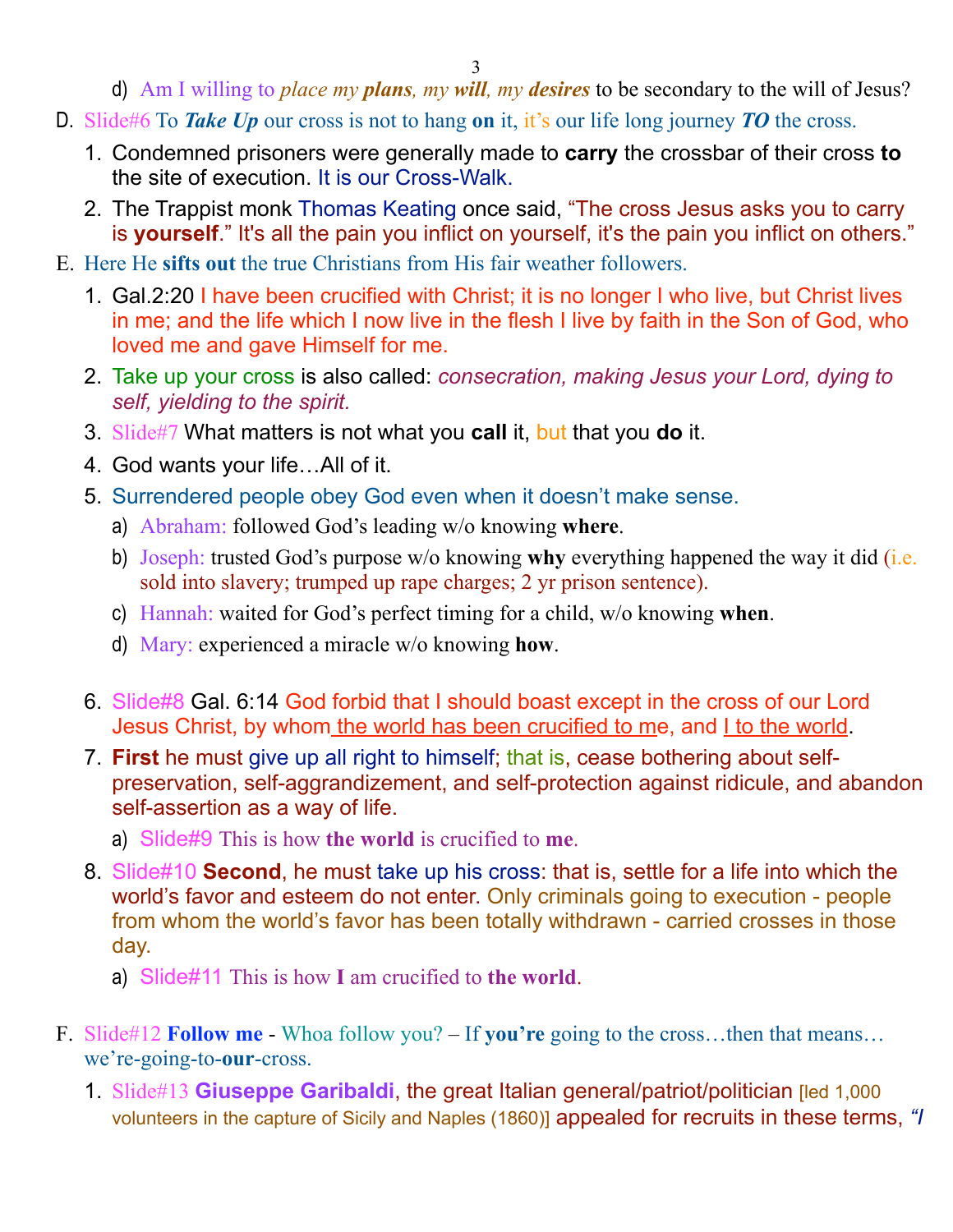4

*offer neither pay, nor quarters, nor provisions; I offer hunger, thirst, forced marches, battles & death. Let him who loves his country in his heart, & not w/his lips only, follow me."*

- 2. Jesus didn't come to make **life easy** but to make **men great**!
- G. Slide#14 Recap: Overall thought: **Treasure Me** more than your own **comfort** and your own **safety**.
	- 1. Deny yourself: The opposite of **self-denial** is the idol of **self-gratification**.
	- 2. Take up your cross: The opposite of **cross-bearing** is the idol of **self-preservation**.
	- 3. Follow Me: **Trust** and **treasure** Jesus enough to follow him...even when it is **costly**.
		- a) Phil.3:8, **I count everything as loss** because of the surpassing worth of knowing Christ Jesus my Lord. For his sake I have suffered the **loss** of **all things** and **count them as rubbish**, in order that I may *gain Christ*.

# IV. Slide#15 **THE PARADOX OF THE CROSS (35)**

- A. Embrace the paradox of the cross!
- B. It is a simple fact of life that *those who try to get all finally lose all, while those who give all actually get all in the end!*
	- 1. In light of eternity, *things that seem so important now, have no value at all.*
	- 2. There's nothing more powerful than a person who has nothing to lose but everything to gain.
	- 3. Slide#16 Jesus says, Losers are keepers!
		- a) Finders, keepers, losers, weepers: is the adage with the premise that when something is **unowned** or **abandoned**, whoever finds it can **claim it**. [idiom relates to an ancient Roman law]
			- (1) But Jesus says, Losers are keepers.
		- b) Yes, this is the exact opposite of the spirit of our age...where the world screams, *"Save yourself. Love yourself. Pamper yourself. Live for yourself."*
		- c) We live in a **society of keepers** that ultimately become a **society of losers**.
			- (1) Ours is a society of losers! :)
			- (2) Lose your life for **Christ's** sake, for His **gospel's** sake, *for Pete's sake*!
- C. Slide#17 Drifting snow and bitter cold threatened the lives of Indian evangelist **Sadhu Sundar Singh** and his **Tibetan companion** as they crossed a Himalayan mountain pass. Fighting the *"sleep of death"*, they stumbled over a mound in the trail. It was a man, half dead. The **Tibetan** refused to stop but continued on alone. The compassionate **Sadhu**, however, shouldered the burden the best he could. Through his struggling, he began to warm up, as did the unconscious man. But before reaching the village they found the Tibetan - frozen to death. The principles that Jesus taught are still true: *whoever shall save his life shall lose it; but whosoever shall lose his life for my sake shall find it.*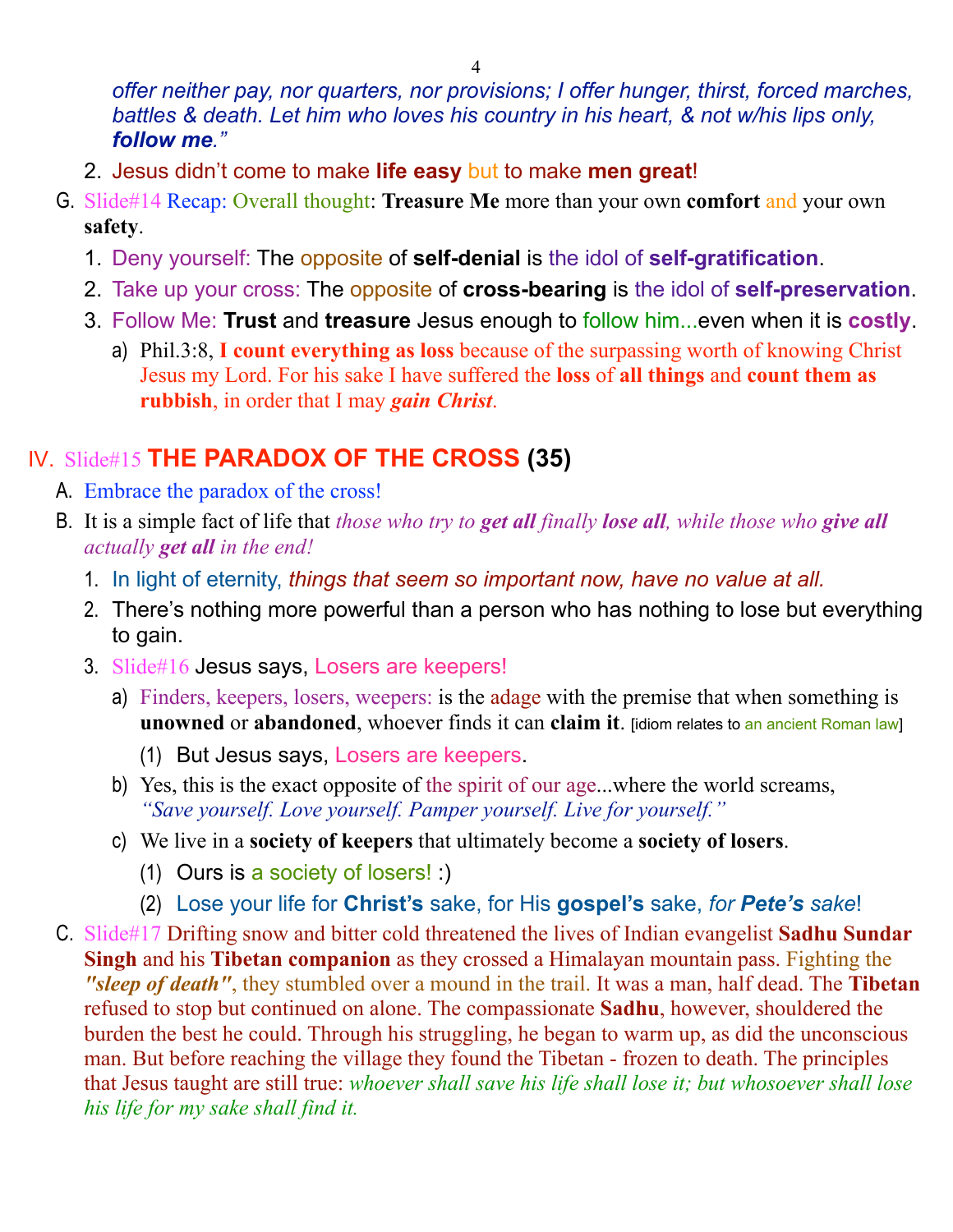## V. Slide#18 **THE PARABLE OF THE RICH MAN IN A NUTSHELL (36,37)**

- A. If a man has forfeited his soul, *the whole world* could not buy it back.
	- 1. Slide#19 It is said that about 200 years after the death of the great conqueror **Charlemagne** the emporer Ophello had his tomb was opened. The sight the workmen saw was startling. There was his body in a sitting position, clothed in the most elaborate of kingly garments, with a scepter in his bony hand. On his knee lay the Holy Scriptures, with a cold, lifeless finger pointing to Mark 8:36: "For what shall it profit a man, if he shall gain the whole world, and loose his own soul?"
	- 2. Many years ago a primitive tribe observed a custom of electing a king every 7 years. During his reign he was given authority to do whatever he wanted. But there was one hitch. At the end of his brief reign he was put to death to make way for a new leader. Believe it or not, there were always men who were willing to exchange their lives for 7 years of **power** and **indulgence**.[1](#page-4-0)

### VI. Slide#20 **ASHAMED OR PROUD? (38)**

- A. (38) If we deny Him **now**, He will deny us **then**. The opposite of being ashamed is being *proud*.
- B. Slide#21 A very cool goat  $\&$  a sheep got into a conversation the other day...(my musings)
	- 1. Goat: Hey sheep, do you know what my ranking is amongst all the other goats?
	- 2. Sheep: No I don't.
	- 3. Goat: I'm #13 in all the herd. What # are you sheep?
	- 4. Slide#22a Sheep: I don't know my # goat. But, I am loved by my Shepherd.
	- 5. Goat: You're a dumb sheep. Why do you follow that guy? Can't you run your own life? Have you no sheep pride?
	- 6. Sheep: I try not to. I did try to be in charge of my life once.
	- 7. Goat: Now you're talking. How did it go?
	- 8. Slide#22b Sheep: Not so well. *I got lost.* Master had to leave the flock & come find me.
	- 9. Slide#22c Goat: Ha, dumb sheep. I bet you got your little sheep hiny beat!
	- 10. Slide#23 Sheep: No, He wasn't *mad* at me, just said that He **missed** me. And told me to follow Him, & He showed me the way home. I love Him and am proud to call Him my Shepherd/Master. I'm not embarrassed to be seen being led by Him. And, come to think of it…I actually, do have *sheep pride*...I'm proud of **Him**!
	- 11.Goat: Oh. Hmmm, did I tell you I'm #13 in all our herd?
		- a) Slide#24 Connection: The opposite of being **ashamed** of someone, is being **proud** of them. Admiring them. Not being embarrassed to be seen with them.

<span id="page-4-0"></span><sup>1</sup> Daily Walk, August 6, 1993